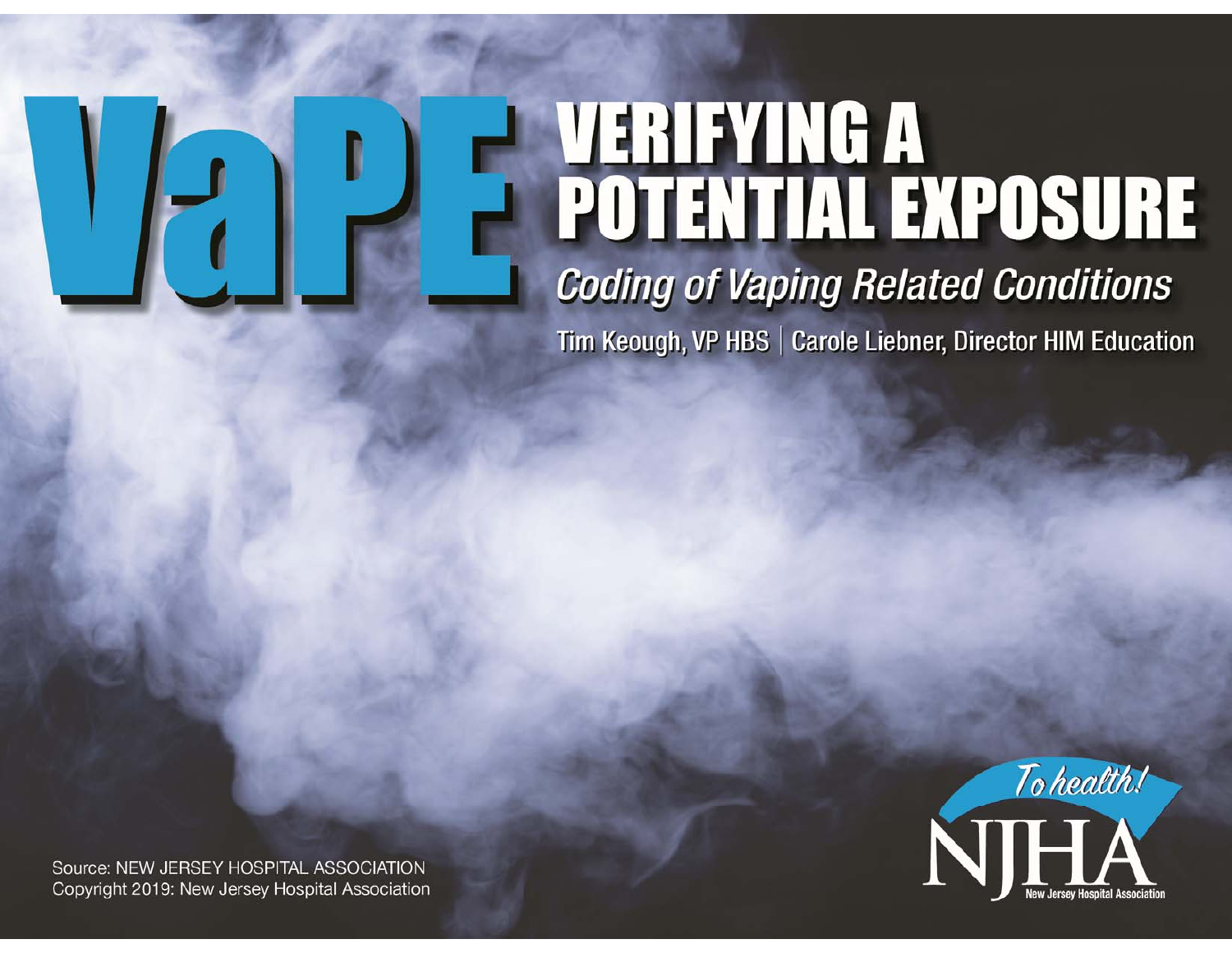### EVALI

- Electronic cigarette (vaping) product use associated lung injury
- As of November 5, 2019, 2,051 cases of e‐cigarette, or vaping, product use associated lung injury (EVALI) have been reported to CDC from 49 states (all except Alaska), the District of Columbia, and 1 U.S. territory.
	- Thirty‐nine deaths have been confirmed in 24 states and the District of Columbia (as of November 5, 2019).

https://www.cdc.gov/tobacco/basic\_information /e‐cigarettes/severe‐lung‐disease.html#latest‐ outbreak‐information

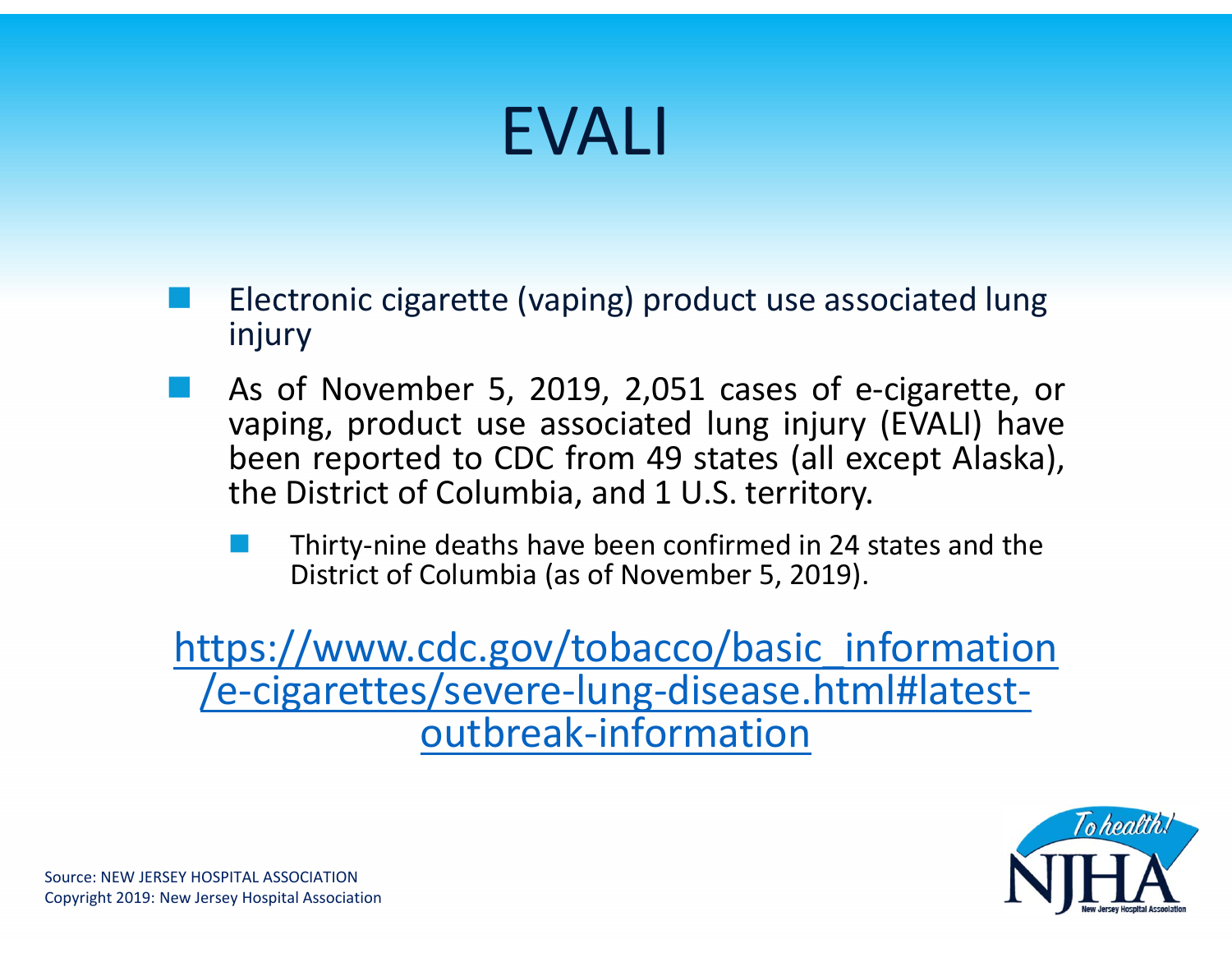### Symptoms of EVALI

- EVALI can cause symptoms that resemble those of pneumonia or the flu, the CDC warns, including the following:
	- Coughing
	- Chest pain
	- Shortness of breath
	- Abdominal pain
	- Nausea
- Vomiting
- i<br>M Diarrhea
- Fever
- Chills
- i<br>M Weight loss

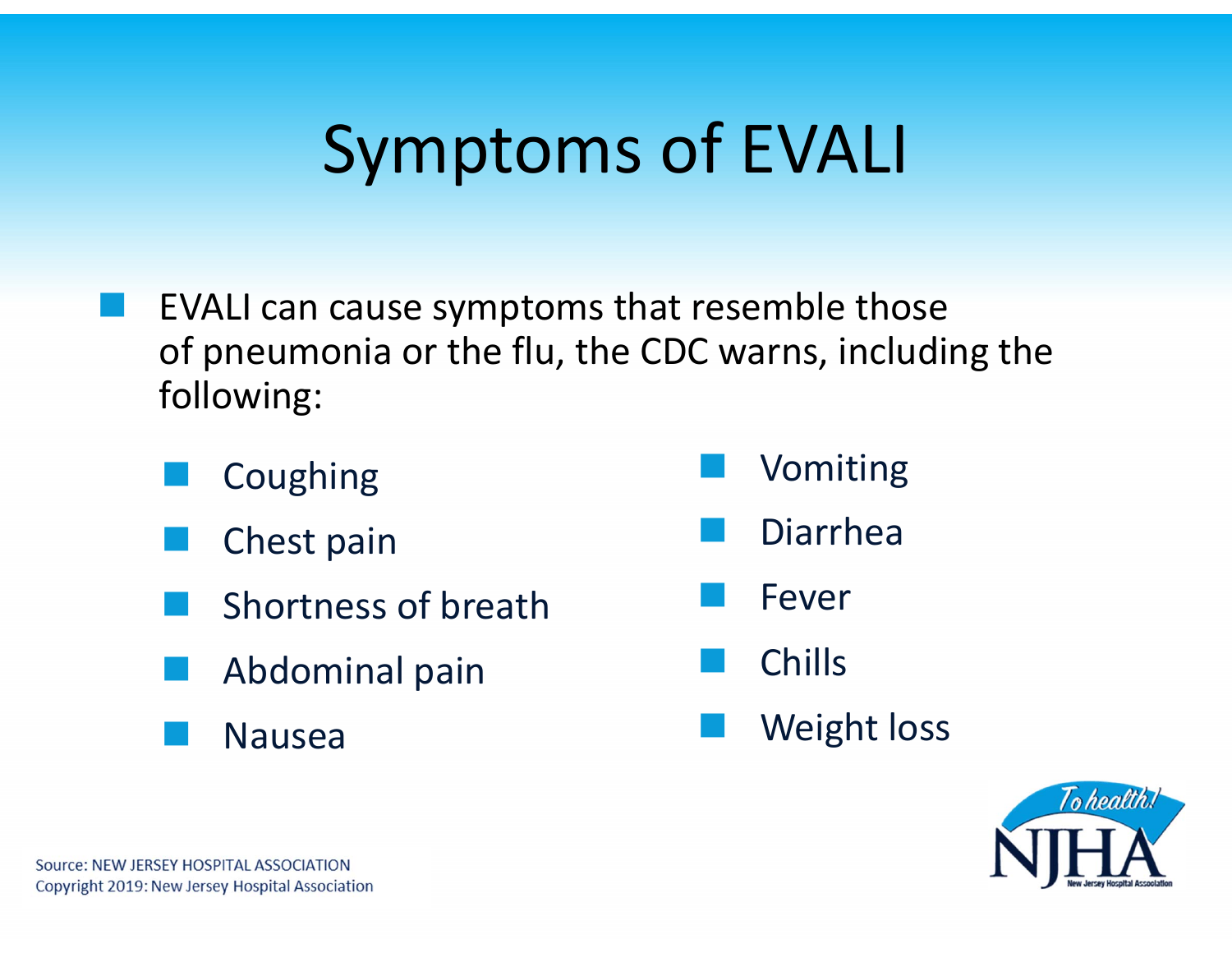# ICD‐10‐CM Coding Guidance

- If documentation supports acute lung injury and <sup>a</sup> specified condition, code to that condition.
- If documentation supports acute lung injury but without identifying a<br>specific respiratory condition, assign the code for unspecified respiratory condition due to chemicals, gases, fumes, and vapors.
- **If documentation does not support a lung injury, and the patients** present with any signs/symptoms, assign the appropriate code or<br>codes for each of the presenting signs and symptoms.
- For vaping of nicotine, the code for nicotine dependence, other tobacco product, F17.29-, should be assigned as an additional code to show the relationship between the illness and the vaping. There is not a specific code for vaping and there is guidance in place for use of this code.

https://www.cdc.gov/nchs/data/icd/Vapingcodingguidance2019\_10\_17\_20<br> 19.pdf

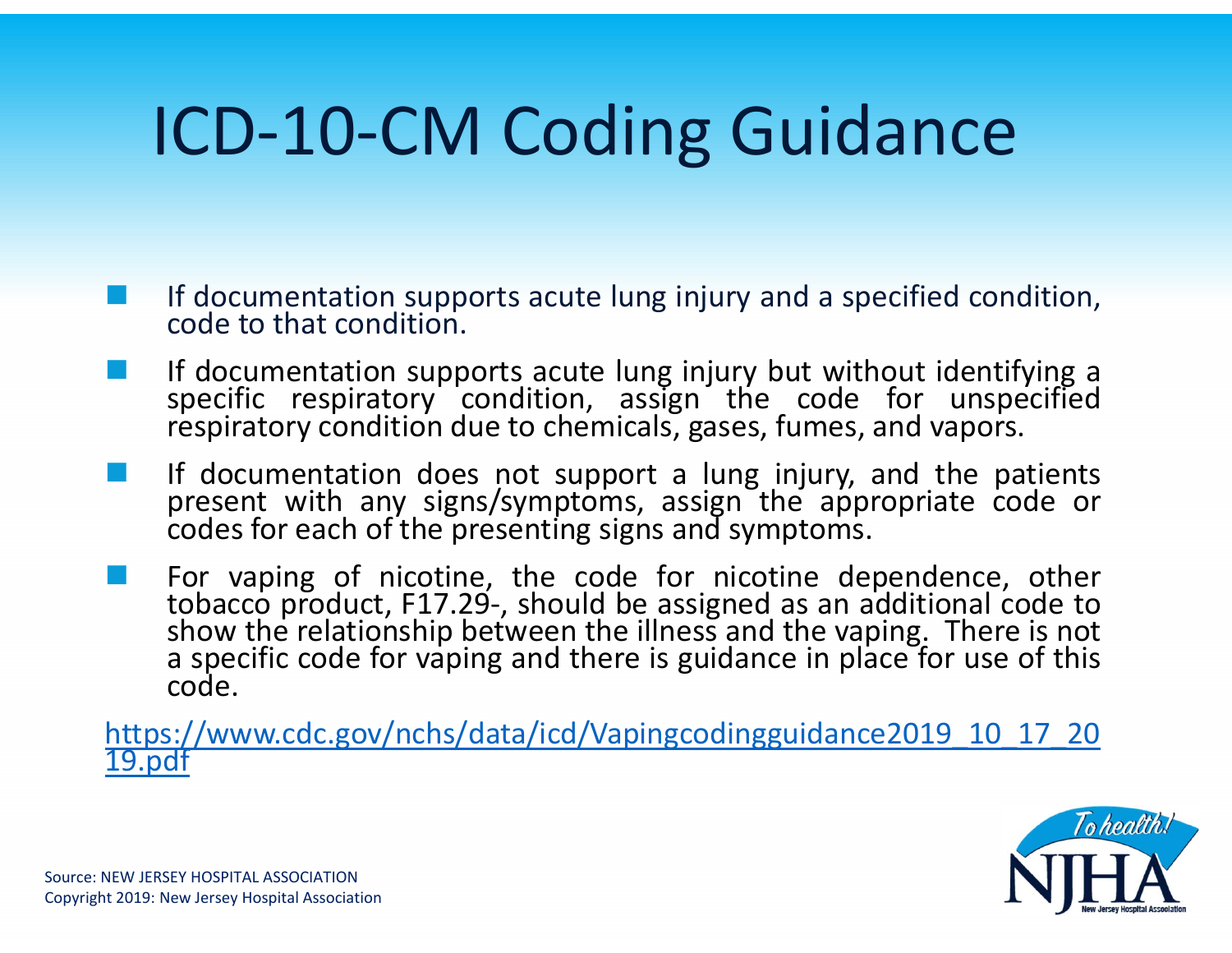### Documentation Requirements

- REMEMBER: TO CODE A RESPIRATORY CONDITION CAUSED BY CHEMICAL, GASES, FUMES OR VAPORS, THE DOCUMENTATION *MUST INDICATE*  THAT THE CONDITION WAS RELATED TO VAPING.
- The fact that a patient has a condition and vapes is not enough to code it as such. A cause and effect relationship must be documented by the provider.

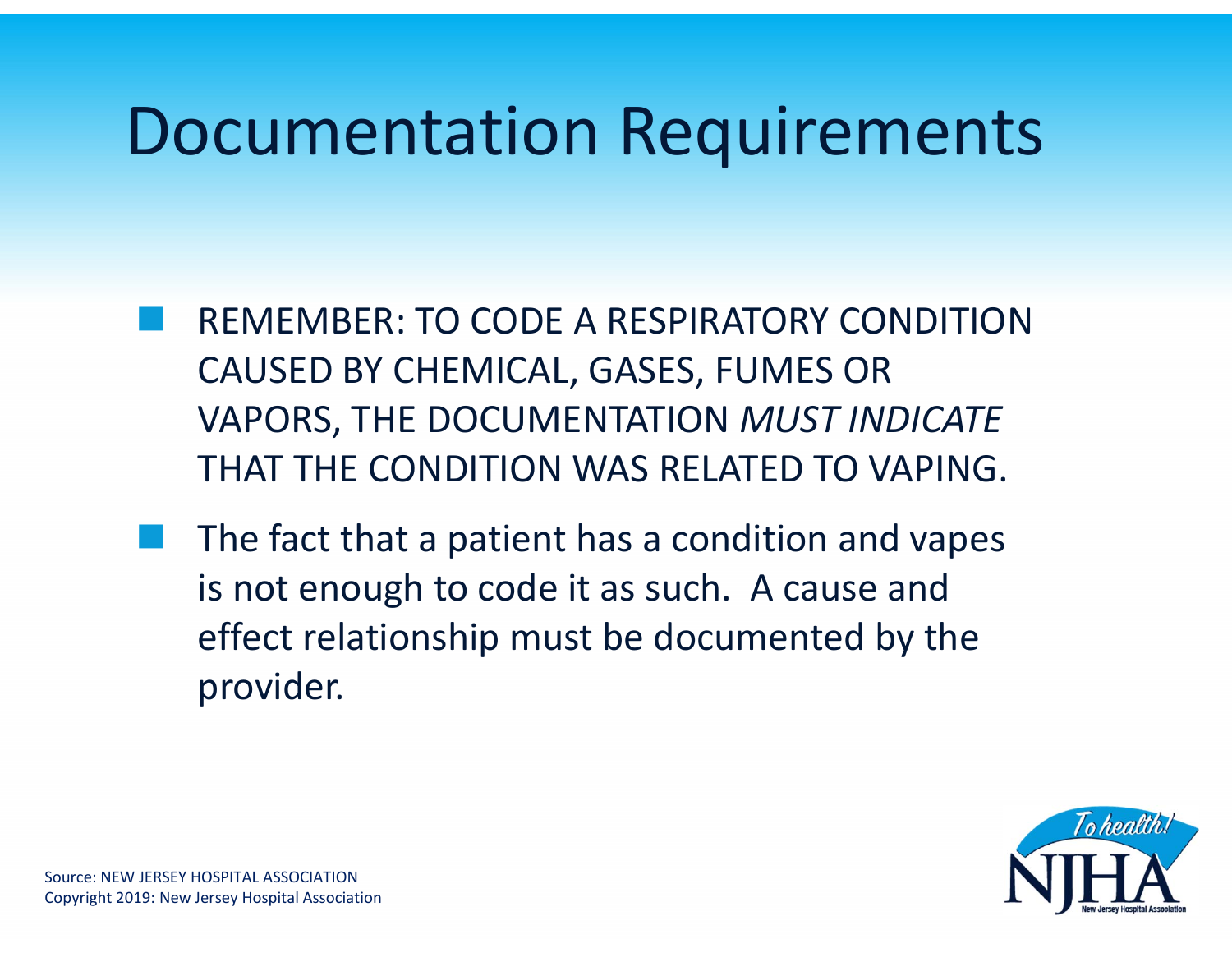# Codes for EVALI

- **J68.0:** Bronchitis and pneumonitis due to chemicals, gases, fumes and vapors; includes chemical pneumonitis
- **J69.1:** Pneumonitis due to inhalation of oils and essences; includes lipoid pneumonia
- **J80:** Acute respiratory distress syndrome
- **J82:** Pulmonary eosinophilia, not elsewhere classified
- **J84.114:** Acute interstitial pneumonitis
- **J84.89:** Other specified interstitial pulmonary disease
- **J68.9:** Unspecified respiratory condition due to chemicals, gases, fumes, and vapors

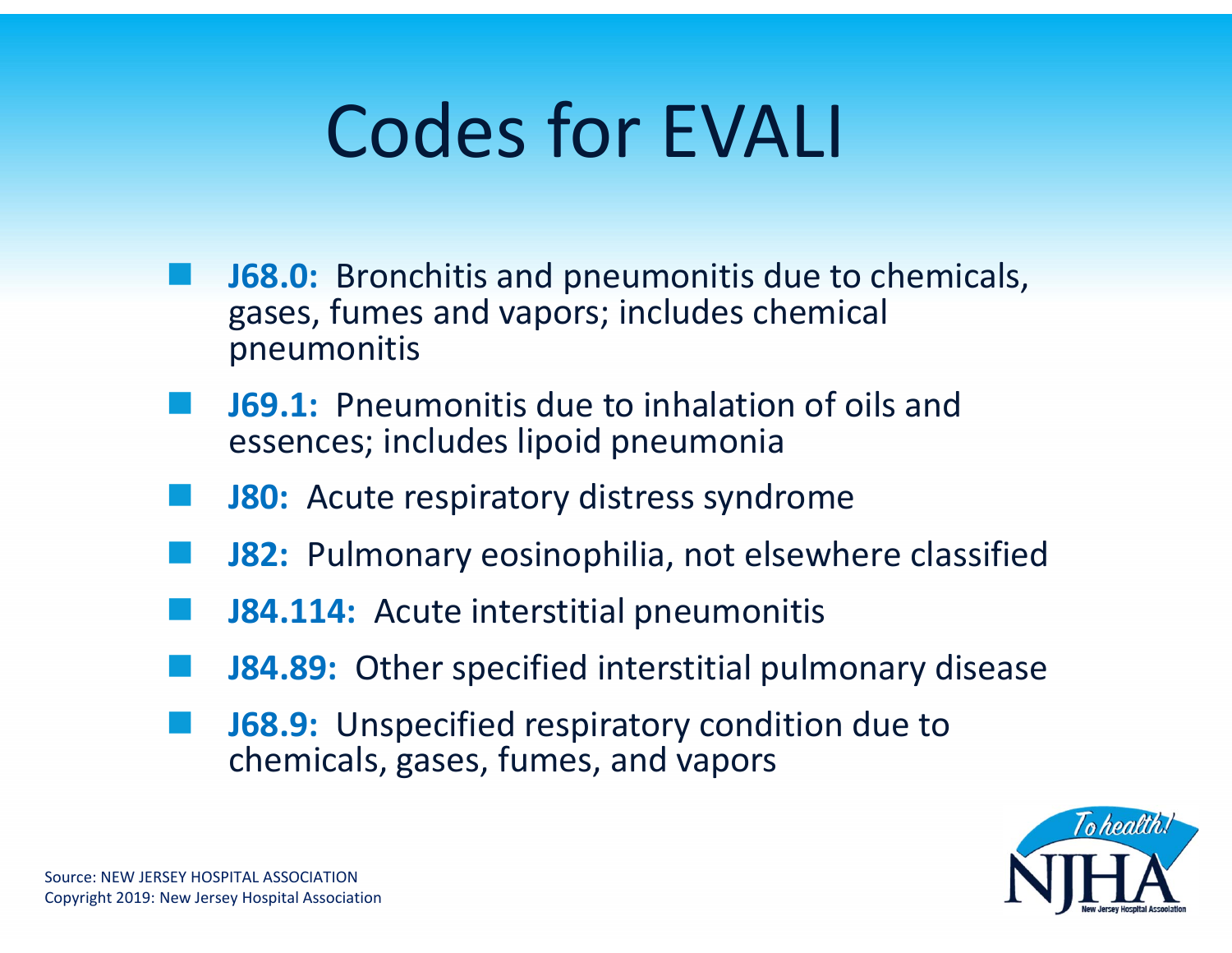# Coding Clinic Guidance

- Use of Electronic Cigarettes and Smoking Cessation
	- Coding Clinic, Second Quarter 2017: Page 28



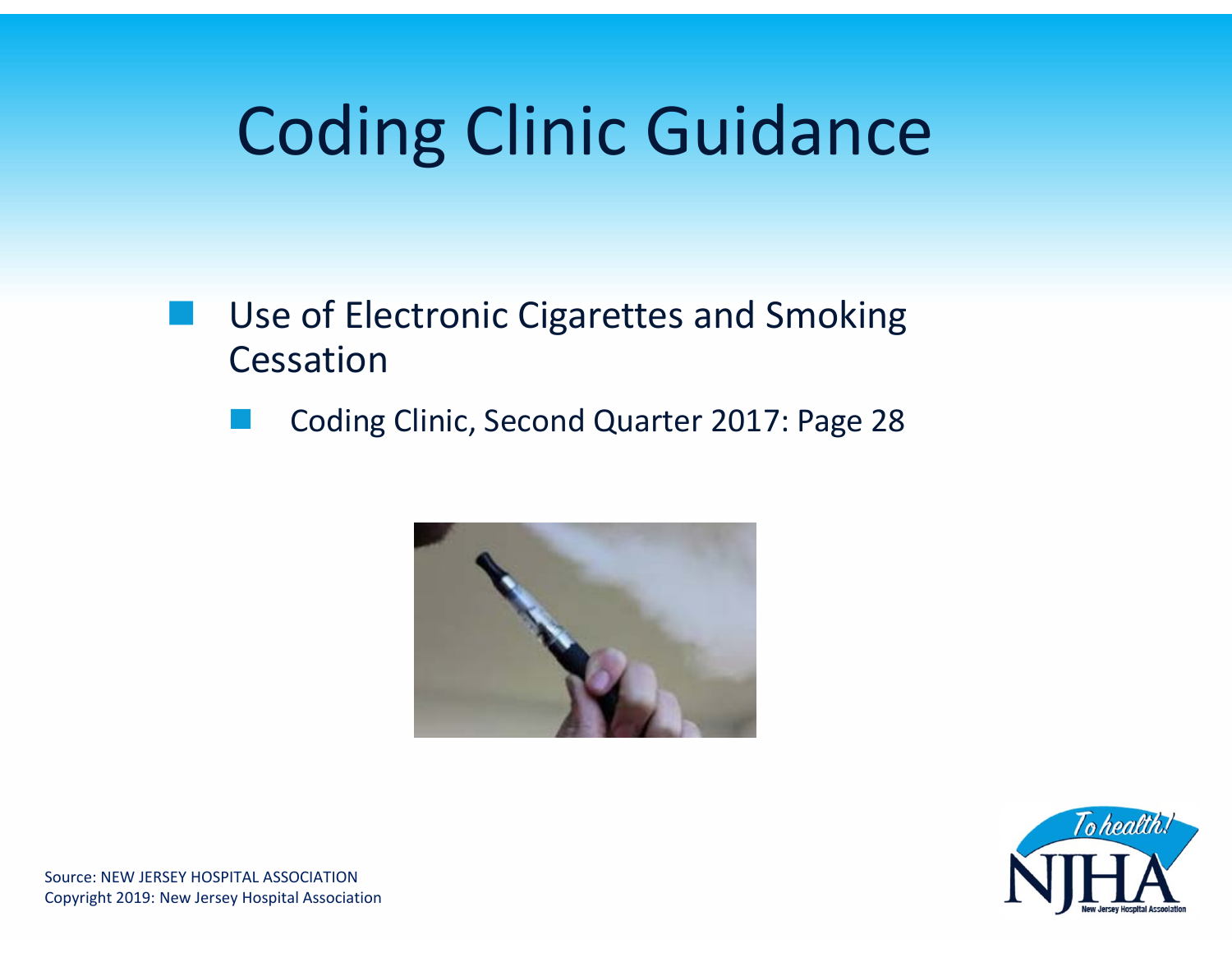# Substance Use, Abuse and Dependence Guidelines

When the provider documentation refers to use, abuse and dependence of the same substance, only one code should be assigned to identify the pattern of use based on the following hierarchy:

- If both use and abuse are documented, assign only the code for abuse
- If both abuse and dependence are documented, assign only the code for dependence
- If use, abuse and dependence are all documented, assign only the code for dependence
- If both use and dependence are documented, assign only the code for dependence.

#### Specifically, for vaping of nicotine, assign code:

F17.29‐, Nicotine dependence, other tobacco products. Electronic nicotine delivery systems (ENDS) are non‐combustible tobacco products.

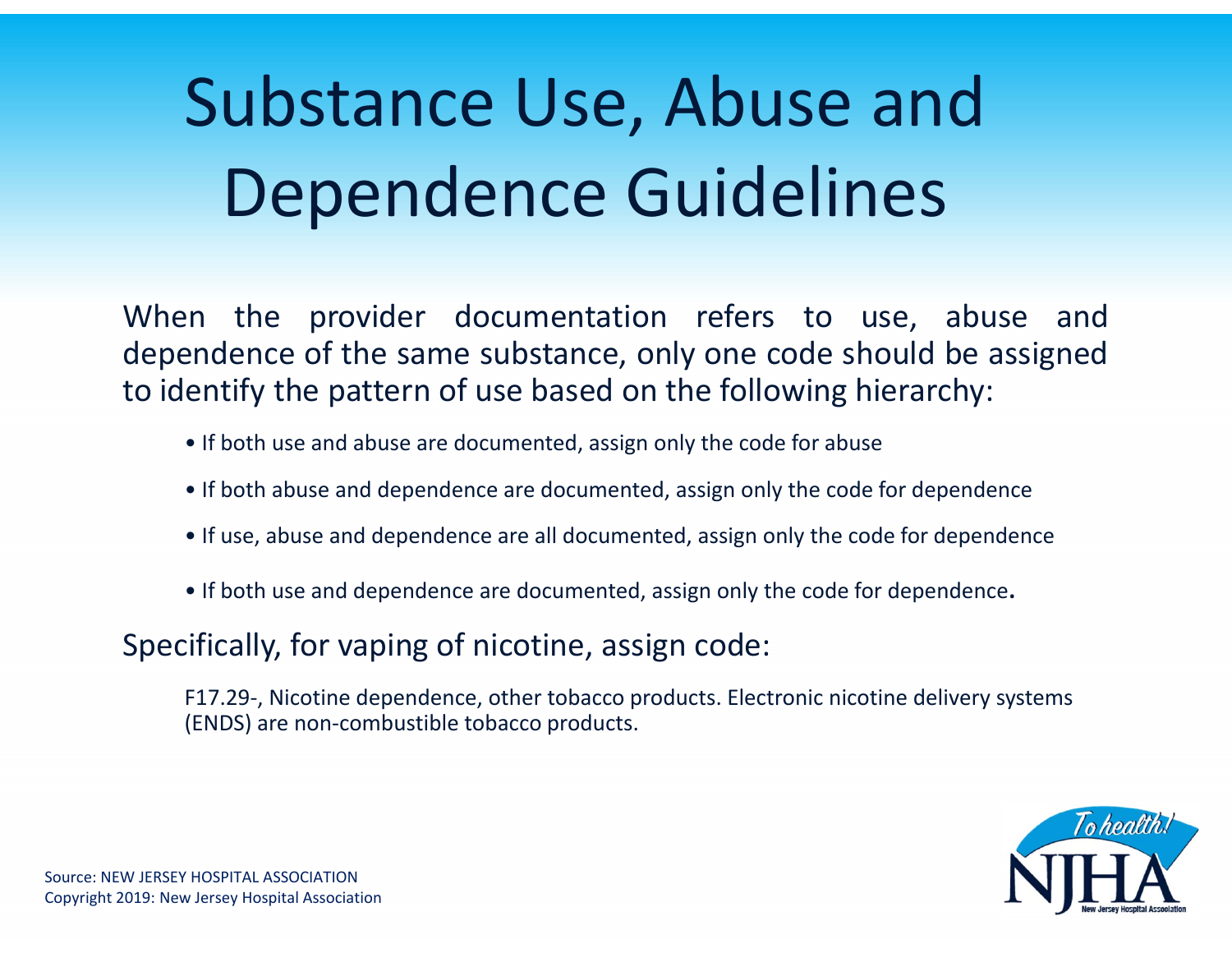# Toxic Effects/Poisoning

#### **TOXIC EFFECTS**

 The end result of harmful substances ingested or coming into contact with a person are classified as toxic effects.

#### **POISONING**

- The improper use of a medication or illegal substance are classified as a poisoning.
	- **Service Service** overdose
	- wrong substance given
	- wrong substance taken in error
	- wrong route of administration

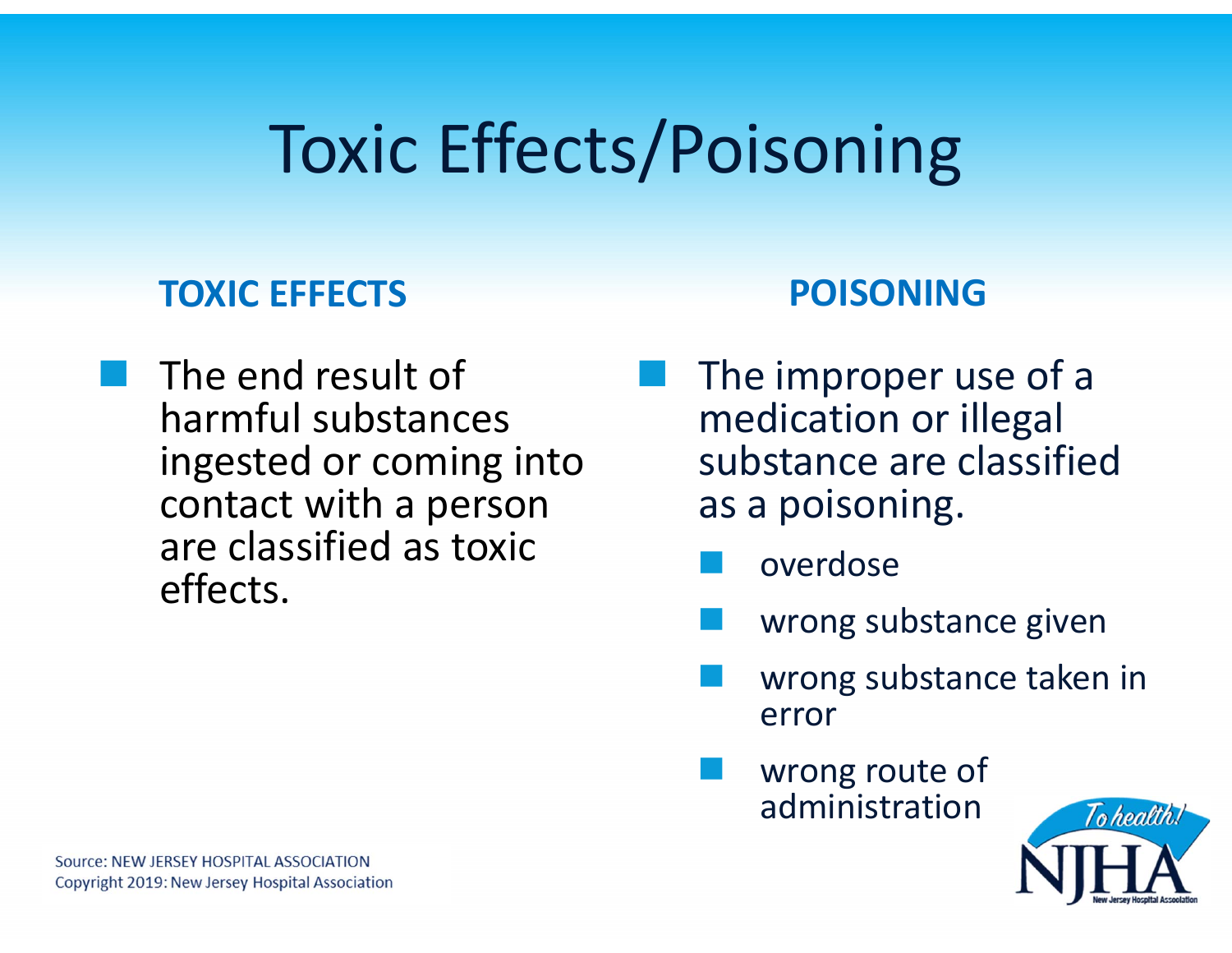# ICD Coding: Beyond Reimbursement

- Measures the quality, safety, and effectiveness of care
- Conducting research, epidemiological studies, and clinical trials
- Setting health policy
- Monitoring resource utilization
- Preventing and detecting healthcare fraud and abuse
- Tracking public health and risks